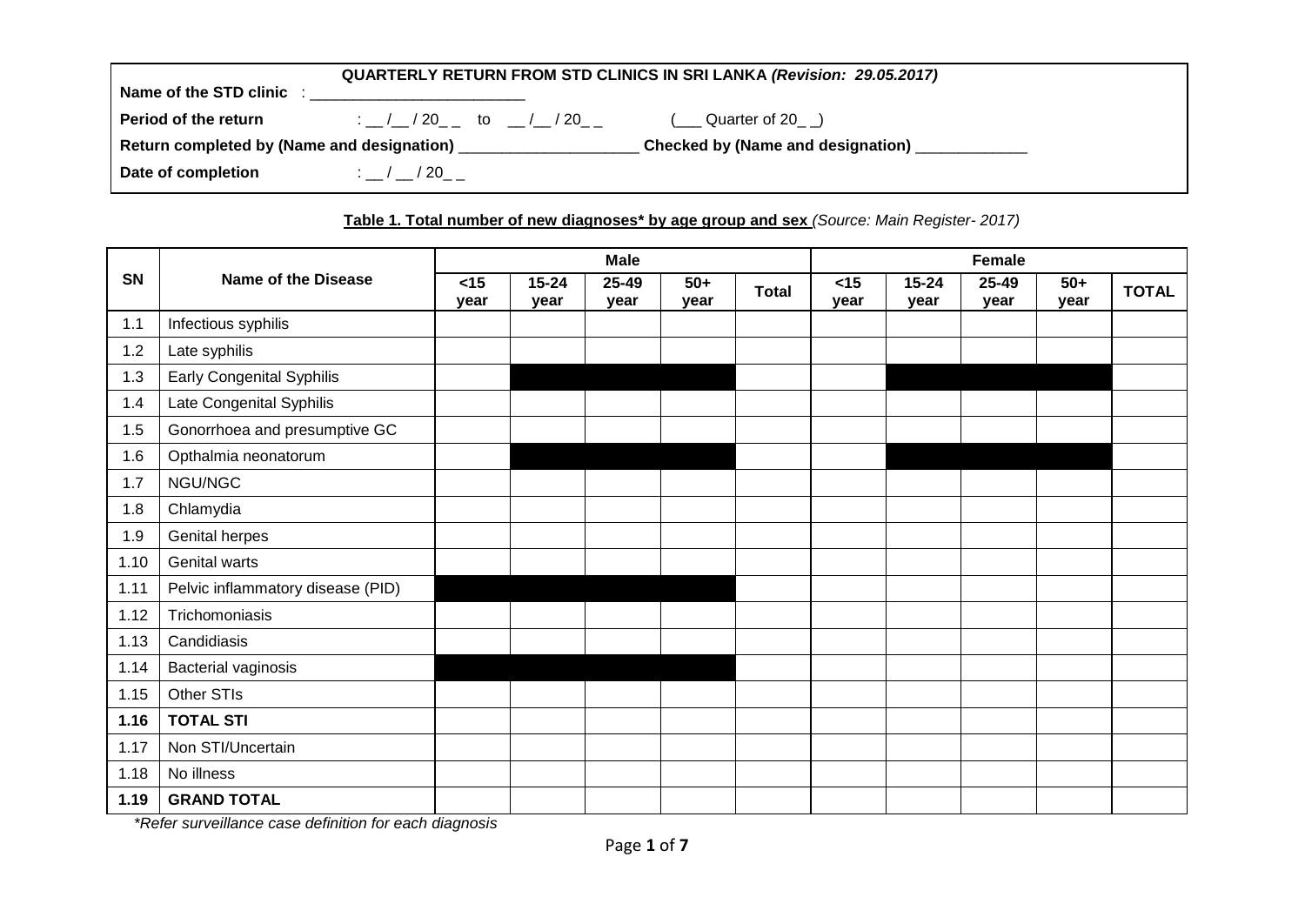# **Table 2. Number of clinic attendances for the quarter** *(Sources: Main Register- 2017 & Sub visit register)*

|     |                                               | <b>Male</b> | Female | <b>Total</b> |
|-----|-----------------------------------------------|-------------|--------|--------------|
| 2.1 | New patients registered                       |             |        |              |
| 2.2 | New patients registered with STIs             |             |        |              |
| 2.3 | Total number of episodes by STD patients      |             |        |              |
| 2.4 | Total number of clinic visits by STD patients |             |        |              |
| 2.5 | Total number of visits by others*             |             |        |              |

*\*pre-employment, ANC blood testing on OPD basis (OPD/F, OPD/M) etc.* 

### **Table 3. Reason for attendance by newly registered patients** *(Source: Main Register- 2017)*

|     |                                    | <b>Male</b> | Female | <b>Total</b> |
|-----|------------------------------------|-------------|--------|--------------|
| 3.1 | Contact of a patient               |             |        |              |
| 3.2 | Voluntary                          |             |        |              |
| 3.3 | Referral for medico-legal purposes |             |        |              |
| 3.4 | Others                             |             |        |              |

# **Table 4. Contacts for syphilis, gonorrhea, chlamydia, and trichomoniasis** *(Sources: Interview and Contact Tracing Register)*

|     |                                               | <b>Male</b> | Female | <b>Total</b> |
|-----|-----------------------------------------------|-------------|--------|--------------|
| 4.1 | Contacts of syphilis treated                  |             |        |              |
| 4.2 | Contacts of gonorrhea treated                 |             |        |              |
| 4.3 | Contacts of chlamydia treated                 |             |        |              |
| 4.4 | Contacts of non-gonococcal infections treated |             |        |              |
| 4.5 | Contacts of trichomoniasis treated            |             |        |              |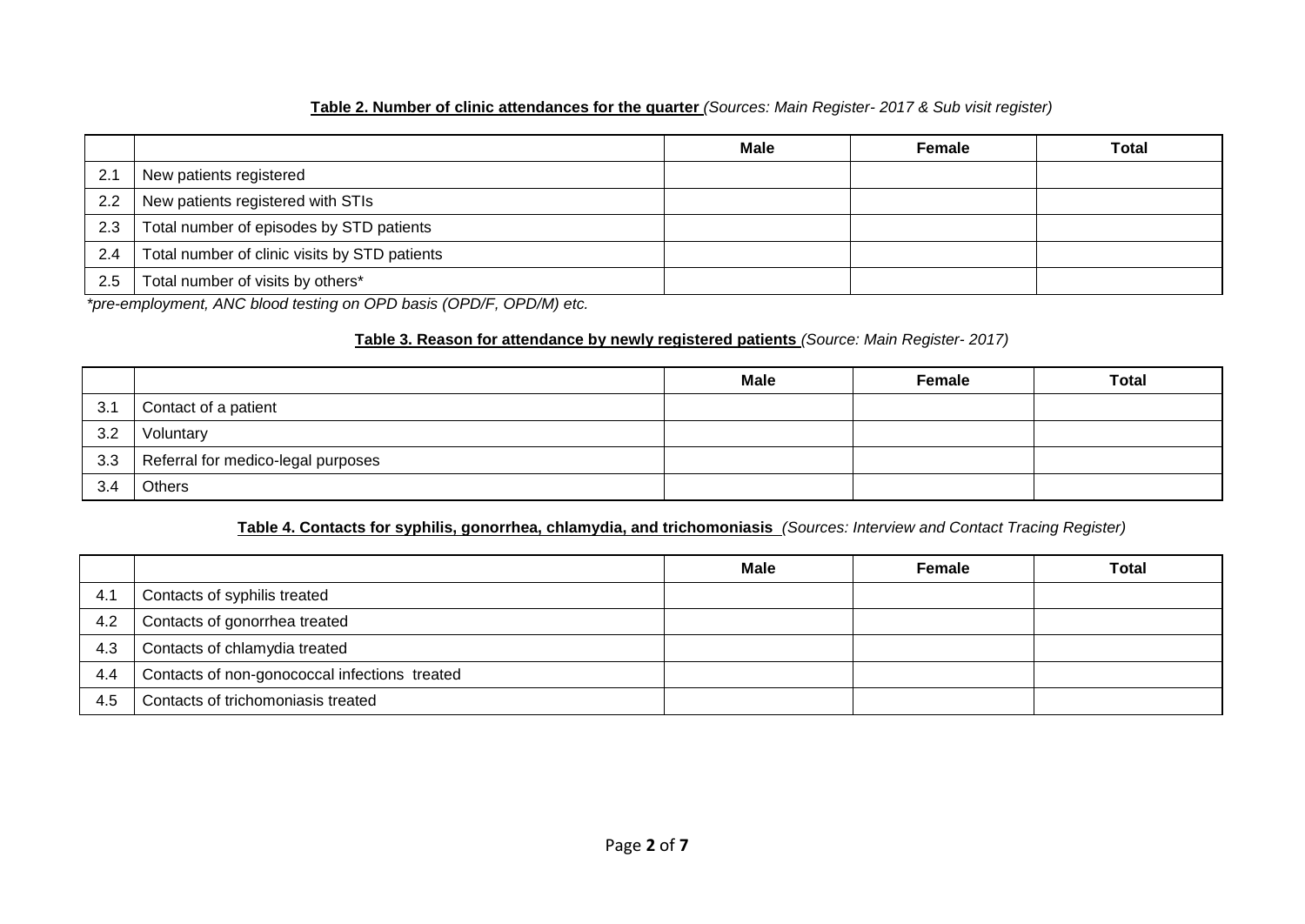# **Table 5. Number of patients with confirmed syphilis diagnoses completing treatment** *(Source: Syphilis Register)*

|     |                                                  | <b>Male</b> | Female | <b>Total</b> |
|-----|--------------------------------------------------|-------------|--------|--------------|
| 5.1 | Number of diagnosed with syphilis                |             |        |              |
| 5.2 | Number completed treatment                       |             |        |              |
| 5.3 | Number of pregnant women diagnosed with syphilis |             |        |              |
| 5.4 | Number completed treatment                       |             |        |              |

### **Table 6. Number of samples tested for HIV infection (Testing Laboratory :………………………………..)**

|     |                        | Number screened for<br>HIV (ELISA, PA, Rapid) | <b>Number</b><br>positive | Number tested by a<br>confirmatory test (WB, LB) | <b>Number of confirmatory test</b><br>positives |
|-----|------------------------|-----------------------------------------------|---------------------------|--------------------------------------------------|-------------------------------------------------|
| 6.1 | STD patients' samples  |                                               |                           |                                                  |                                                 |
| 6.2 | Antenatal samples      |                                               |                           |                                                  |                                                 |
| 6.3 | Pre-employment samples |                                               |                           |                                                  |                                                 |
| 6.4 | Other samples          |                                               |                           |                                                  |                                                 |
|     | <b>Total</b>           |                                               |                           |                                                  |                                                 |

# **Table 7. Number of samples tested for syphilis (Testing Laboratory :………………………………..)**

|     |                        | <b>Number tested by</b><br><b>VDRL</b> | <b>Number VDRL</b><br>positive | <b>Number</b><br><b>TPPA/TPHA tested</b> | <b>Number</b><br><b>TPPA/TPHA positive</b> |
|-----|------------------------|----------------------------------------|--------------------------------|------------------------------------------|--------------------------------------------|
| 7.1 | STD patients' samples  |                                        |                                |                                          |                                            |
| 7.2 | Antenatal samples      |                                        |                                |                                          |                                            |
| 7.3 | Pre-employment samples |                                        |                                |                                          |                                            |
| 7.4 | Other samples          |                                        |                                |                                          |                                            |
|     | <b>Total</b>           |                                        |                                |                                          |                                            |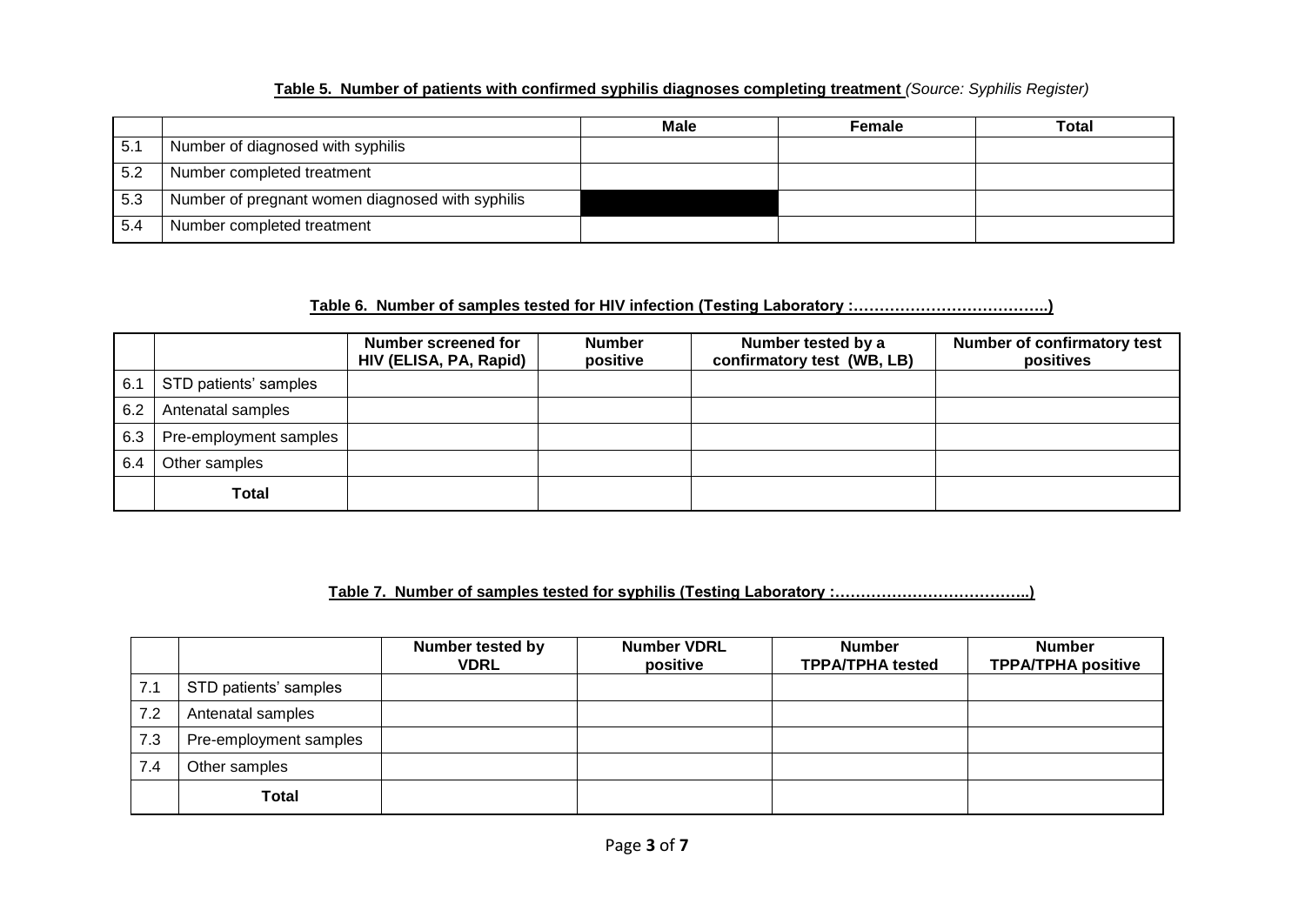# **Table 8. Number of samples tested for cervical cytology (PAP smears) (Testing Lab. :………………………)**

|       |                                                          | <b>Number</b> |
|-------|----------------------------------------------------------|---------------|
| 8.1   | Number screened for cervical cytology during the quarter |               |
| $8.2$ | Total Number of reports received (Tested in any quarter) |               |
| 8.3   | Of them (8.2) number satisfactory for reporting          |               |
| 8.4   | Of them (8.3) number reported as CIN-1 or above          |               |

# **Table 9. Key & Vulnerable Population STD clinic attendance for the quarter**

|     |                  |                                                        | <b>Escorted</b> | <b>Unescorted</b> |
|-----|------------------|--------------------------------------------------------|-----------------|-------------------|
| 9.1 | <b>FSW</b>       | Newly registered                                       |                 |                   |
|     |                  | Number of Episodes (Main Register)                     |                 |                   |
|     |                  | <b>Outpatients (Outpatient Blood Testing Register)</b> |                 |                   |
| 9.2 | MSM              | Newly registered                                       |                 |                   |
|     | (non TG)         | Number of Episodes (Main Register)                     |                 |                   |
|     |                  | <b>Outpatients (Outpatient Blood Testing Register)</b> |                 |                   |
| 9.3 | Transgender      | Newly registered                                       |                 |                   |
|     |                  | Number of Episodes (Main Register)                     |                 |                   |
|     |                  | <b>Outpatients (Outpatient Blood Testing Register)</b> |                 |                   |
| 9.4 | Beach boys       | Newly registered                                       |                 |                   |
|     |                  | Number of Episodes (Main Register)                     |                 |                   |
|     |                  | <b>Outpatients (Outpatient Blood Testing Register)</b> |                 |                   |
| 9.5 | Male DU/IDU      | Newly registered                                       |                 |                   |
|     |                  | Number of Episodes (Main Register)                     |                 |                   |
|     |                  | <b>Outpatients (Outpatient Blood Testing Register)</b> |                 |                   |
| 9.6 | Female DU/IDU    | Newly registered                                       |                 |                   |
|     |                  | Number of Episodes (Main Register)                     |                 |                   |
|     |                  | <b>Outpatients (Outpatient Blood Testing Register)</b> |                 |                   |
| 9.7 | Male prisoners   | Number of prisoners                                    |                 |                   |
| 9.8 | Female prisoners | Number of prisoners                                    |                 |                   |

*(Sources: Main Register- 2017 & Outpatient Blood Testing Register-2017)*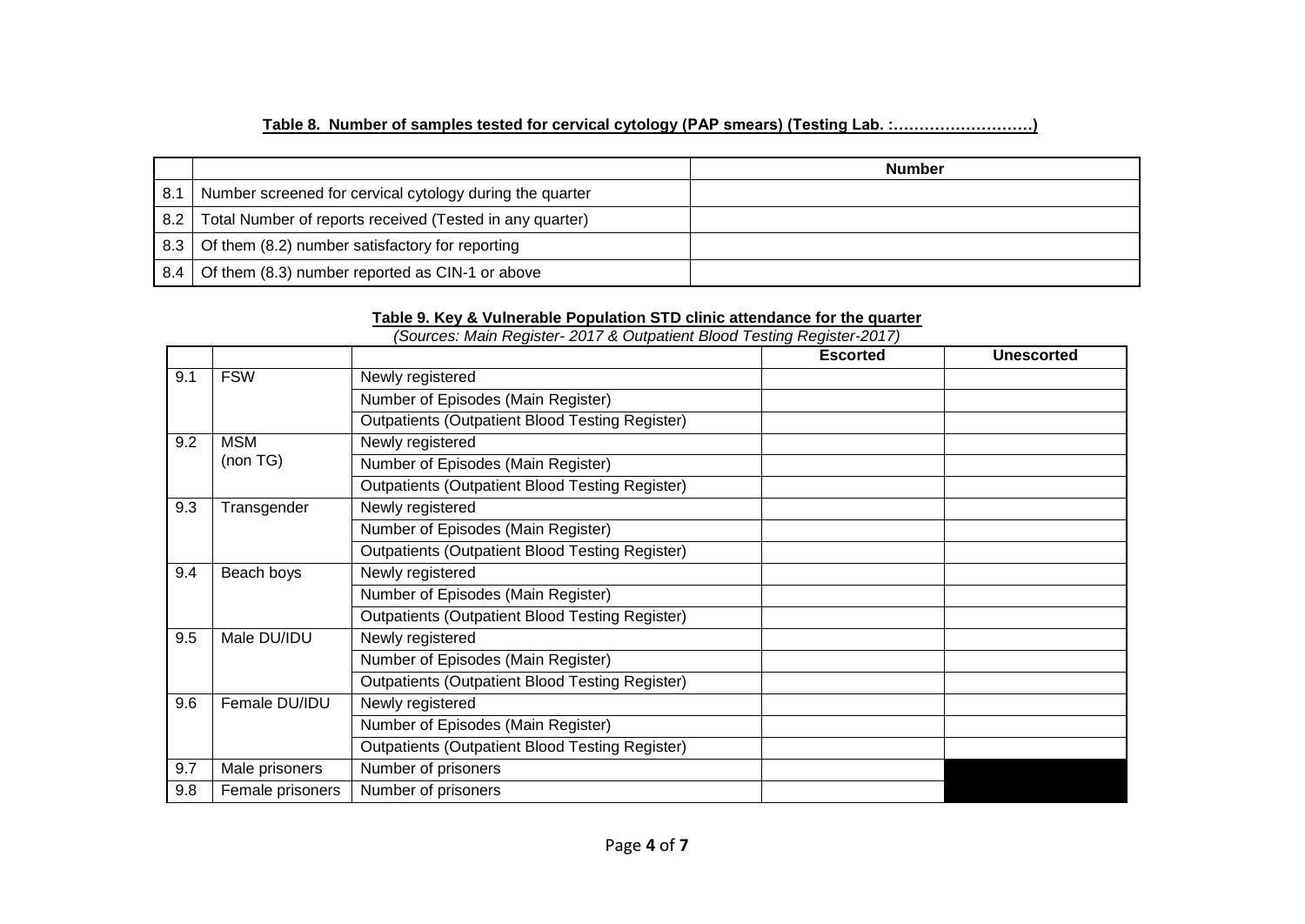#### **Table 10. Number of STI diagnoses among Key & Vulnerable Populations for the quarter**

*(Source: Main Register- 2017)*

|      |                               | <b>FSW</b> | Female<br><b>DU/IDU</b> | Female<br><b>Prisoners</b> | MSM/<br><b>MSW</b> | <b>Transge</b><br>nder | <b>Beach boys</b><br>(escorted) | <b>Male</b><br><b>DU/IDU</b> | <b>Male</b><br><b>Prisoners</b> |
|------|-------------------------------|------------|-------------------------|----------------------------|--------------------|------------------------|---------------------------------|------------------------------|---------------------------------|
| 10.1 | Infectious syphilis           |            |                         |                            |                    |                        |                                 |                              |                                 |
| 10.2 | Late syphilis                 |            |                         |                            |                    |                        |                                 |                              |                                 |
| 10.3 | Gonorrhoea and presumptive GC |            |                         |                            |                    |                        |                                 |                              |                                 |
| 10.4 | NGU/NGC                       |            |                         |                            |                    |                        |                                 |                              |                                 |
| 10.5 | Chlamydia                     |            |                         |                            |                    |                        |                                 |                              |                                 |
| 10.6 | Genital herpes                |            |                         |                            |                    |                        |                                 |                              |                                 |
| 10.7 | Genital warts                 |            |                         |                            |                    |                        |                                 |                              |                                 |
| 10.8 | Trichomoniasis                |            |                         |                            |                    |                        |                                 |                              |                                 |
| 10.9 | Other STDs                    |            |                         |                            |                    |                        |                                 |                              |                                 |

*\*Refer surveillance case definition for each diagnosis*

### **Table 11. Post Exposure Prophylaxis (PEP)**

| (Source: PEP Register)                               |                                                                                      |                     |                  |  |  |  |  |  |
|------------------------------------------------------|--------------------------------------------------------------------------------------|---------------------|------------------|--|--|--|--|--|
|                                                      | 11. Details of Post Exposure Prophylaxis (PEP) services provided during this quarter | <b>Occupational</b> | Non-occupational |  |  |  |  |  |
| 11.1 Number of clients who attended for PEP services |                                                                                      |                     |                  |  |  |  |  |  |
| 11.2 Of them (11.1) number started on PEP            |                                                                                      |                     |                  |  |  |  |  |  |
| 11.3 Of them (11.2) number                           | Completed PEP 28 days                                                                |                     |                  |  |  |  |  |  |
|                                                      | Stopped before 28 days                                                               |                     |                  |  |  |  |  |  |
|                                                      | Still on PEP                                                                         |                     |                  |  |  |  |  |  |
|                                                      | Defaulted                                                                            |                     |                  |  |  |  |  |  |
| 11.4 Number came for screening after 3 months        |                                                                                      |                     |                  |  |  |  |  |  |
| 11.5 Of them (11.4) number became positive for HIV   |                                                                                      |                     |                  |  |  |  |  |  |

**Table 12. Condom and lubricant distribution**

*(Source: Condom Distribution Register)*

|      |                             | Number at beginning of<br>quarter | Number received during   Number issued during<br>quarter | quarter | Number available at end<br>of quarter |
|------|-----------------------------|-----------------------------------|----------------------------------------------------------|---------|---------------------------------------|
| 12.1 | Number of condoms           |                                   |                                                          |         |                                       |
|      | 12.2   Number of lubricants |                                   |                                                          |         |                                       |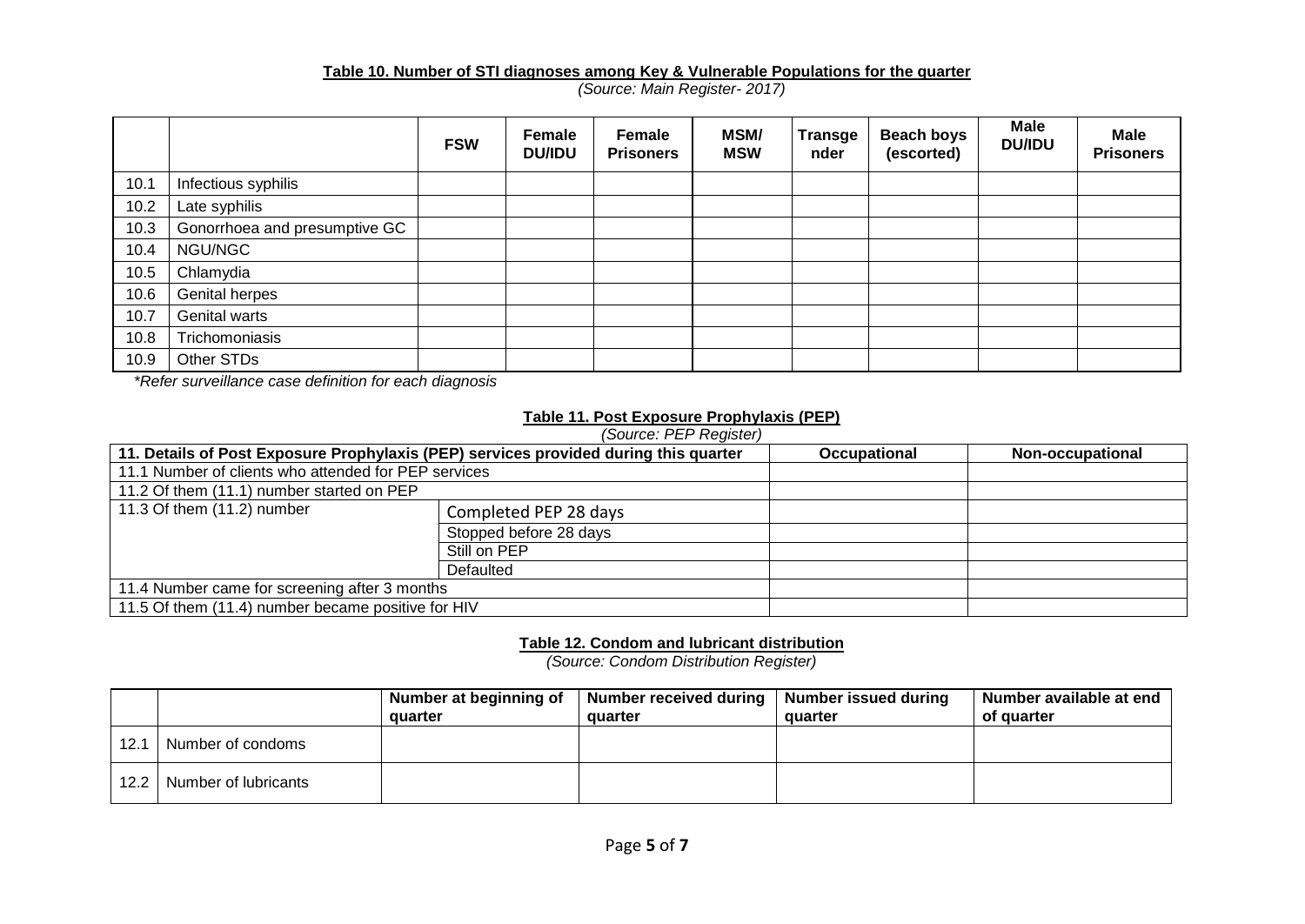# **Table 13. HIV testing and counseling at STD clinic**

|       |                     | <b>From STD Clinic</b> |                         |          |                            | From Outreach programmes |               |                         |          |                            |          |
|-------|---------------------|------------------------|-------------------------|----------|----------------------------|--------------------------|---------------|-------------------------|----------|----------------------------|----------|
|       |                     | Tested<br>for HIV      | <b>Received results</b> |          | Did not receive<br>results |                          | <b>Tested</b> | <b>Received results</b> |          | Did not receive<br>results |          |
|       |                     |                        | Positive*               | Negative | Positive*                  | Negative                 | for HIV       | Positive*               | Negative | Positive*                  | Negative |
| 13.1  | Female sex workers  |                        |                         |          |                            |                          |               |                         |          |                            |          |
| 13.2  | MSM (including MSW) |                        |                         |          |                            |                          |               |                         |          |                            |          |
| 13.3  | Transgender         |                        |                         |          |                            |                          |               |                         |          |                            |          |
| 13.4  | Beach boys          |                        |                         |          |                            |                          |               |                         |          |                            |          |
| 13.5  | DU/IDU - Male       |                        |                         |          |                            |                          |               |                         |          |                            |          |
| 13.6  | DU/IDU - Female     |                        |                         |          |                            |                          |               |                         |          |                            |          |
| 1,3.7 | Prisoners - Male    |                        |                         |          |                            |                          |               |                         |          |                            |          |
| 13.8  | Prisoners - Female  |                        |                         |          |                            |                          |               |                         |          |                            |          |
| 13.9  | <b>Others</b>       |                        |                         |          |                            |                          |               |                         |          |                            |          |

*(Sources: Main Register-2017, OPD Blood testing register, Outreach Blood testing register)*

\*Confirmed positive

# **Table 14. Type of IEC/BCC, Awareness & Advocacy programmes** *(Source: IEC/BCC Register)*

|              |                       | Type of programme   | <b>Number of</b><br>programmes | Approximate number of<br>participants |
|--------------|-----------------------|---------------------|--------------------------------|---------------------------------------|
| 14.1         | By Program type:      | Lectures            |                                |                                       |
| 14.2         |                       | Exhibitions         |                                |                                       |
| 14.3         |                       | Workshops           |                                |                                       |
| 14.4         |                       | Other (Specify)     |                                |                                       |
|              | <b>Total</b>          |                     |                                |                                       |
| 14.5         | <b>By Population:</b> | Female sex workers  |                                |                                       |
| 14.6         |                       | MSM (including MSW) |                                |                                       |
| 14.7         |                       | Drug users          |                                |                                       |
| 14.8         |                       | Beach boys          |                                |                                       |
| 14.9         |                       | Prisoners           |                                |                                       |
| 14.10        |                       | Other (Specify)     |                                |                                       |
| <b>Total</b> |                       |                     |                                |                                       |